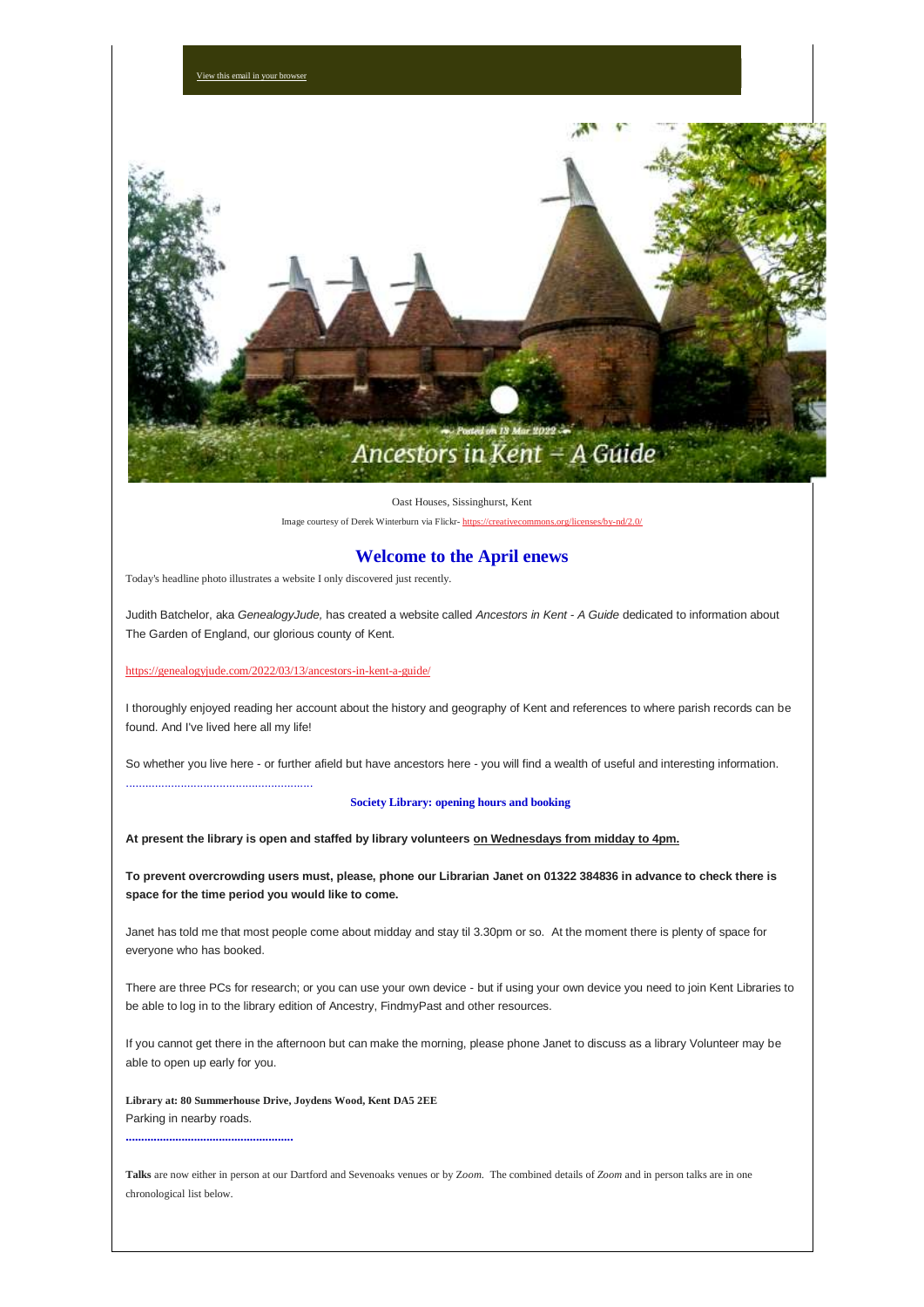The description for each Talk states clearly whether it is via *Zoom* or an in person talk. Currently all Workshops remain *Zoom*.

#### *ZOOM* **Talks**

**Zoom Talks are open to all**. They cannot be pre booked - please just log on via the link in good time.

All times given are UK time.

**.....................................................**

**......................................................**

NWKFHS members who missed a talk, perhaps because you are not in our timezone, note that **some** speakers have allowed their talks to be recorded and recorded talks are saved here - [https://nwkfhs.org.uk/resources/all-other/zoom-talk-videos](https://nwkfhs.us4.list-manage.com/track/click?u=cde10858510442d6e71f0f3a6&id=f2880f59c2&e=a709ee61ff) note this link only works for paid up members logged into the website. Sometimes speakers have given permission for their talks only to be recorded for a specified amount of time, so members please do check the link.

#### *Coroners' Inquests* **with Guest Speaker Kathy Chater**

# **Saturday 2 April Doors Open 9.45am meeting starts 10.30am At Dartford Science and Technology College, Heath Lane, Dartford, Kent DA1 2LY**

Coroners' inquests produce a wealth of information for family historians. Ancestors might have been involved in a number of ways, such as jurors, court officials or witnesses.

Inquests don't just reveal how people died – they also show how, where and with whom the deceased lived and how they got on with family, friends and neighbours.

Kathy Chater has been tracing her own ancestry for over forty years. She is the author of *Tracing Your Huguenot Ancestors; The Reformation in 100 Facts; My Ancestor Was A Lunatic* and *Tracing Your Family Tree in England, Ireland, Scotland and Wales*. She also contributes articles and reviews on social and family history to magazines and websites.

The meeting will be led by Janet Rose.

Free to NWKFHS members; non members are asked to make a donation towards costs of hall hire and speaker.

There is a large, free car park but it is shared with other users and can be busy at times.

No booking, just turn up.

**......................................................**

# *There is no April Meeting at Sevenoaks Branch*

**......................................................**

......................................................................

## *Breaking Down Ancestral Brick Walls* **with Guest Speaker Ian Waller**

*Zoom* **Talk Thursday 21 April. Log in from 7pm (and enjoy an informal chat among attendees) for 7.30pm start of the talk.**

Ian Waller knows that every family historian has hit a brick wall at some stage in their research, and this talk examines ways of demolishing those brick walls, breaking down barriers and overcoming challenges posed by documents that were not generated with the family historian in mind.

Zoom host: Pat Gooding

The Zoom link will be published on the website [www.nwkfhs.org.uk](https://nwkfhs.us4.list-manage.com/track/click?u=cde10858510442d6e71f0f3a6&id=294814d989&e=a709ee61ff) nearer the date. This talk will be recorded and placed on the Members Only Area of the website - probably within a few days afterwards - for up to two weeks.

If you listen to a talk, especially if you are a non-member of the Society, please consider making a donation to the Society through our eshop [https://www.nwkfhs.org.uk/shop/nwkfhs-shop/services/society-donation](https://nwkfhs.us4.list-manage.com/track/click?u=cde10858510442d6e71f0f3a6&id=5e24d13176&e=a709ee61ff)

The Society is a registered charity, and membership fees and donations are an important part of our income. Even though we don't need to hire a hall for our virtual talks, we pay the speaker and have bought Zoom licenses.

*Thames Mudlarking* **with Guest speaker Nicola White Saturday 7 May Doors Open 9.45am meeting starts 10.30am At Dartford Science and Technology College, Heath Lane, Dartford Kent DA1 2LY**

Would you like to find out about mudlarking along the River Thames? Are you curious about what can be found in the Thames mud? One of the magical things about this pastime is that a muddy old object which has been languishing in the mud for centuries can make history come alive. It's always fun to unlock long lost history.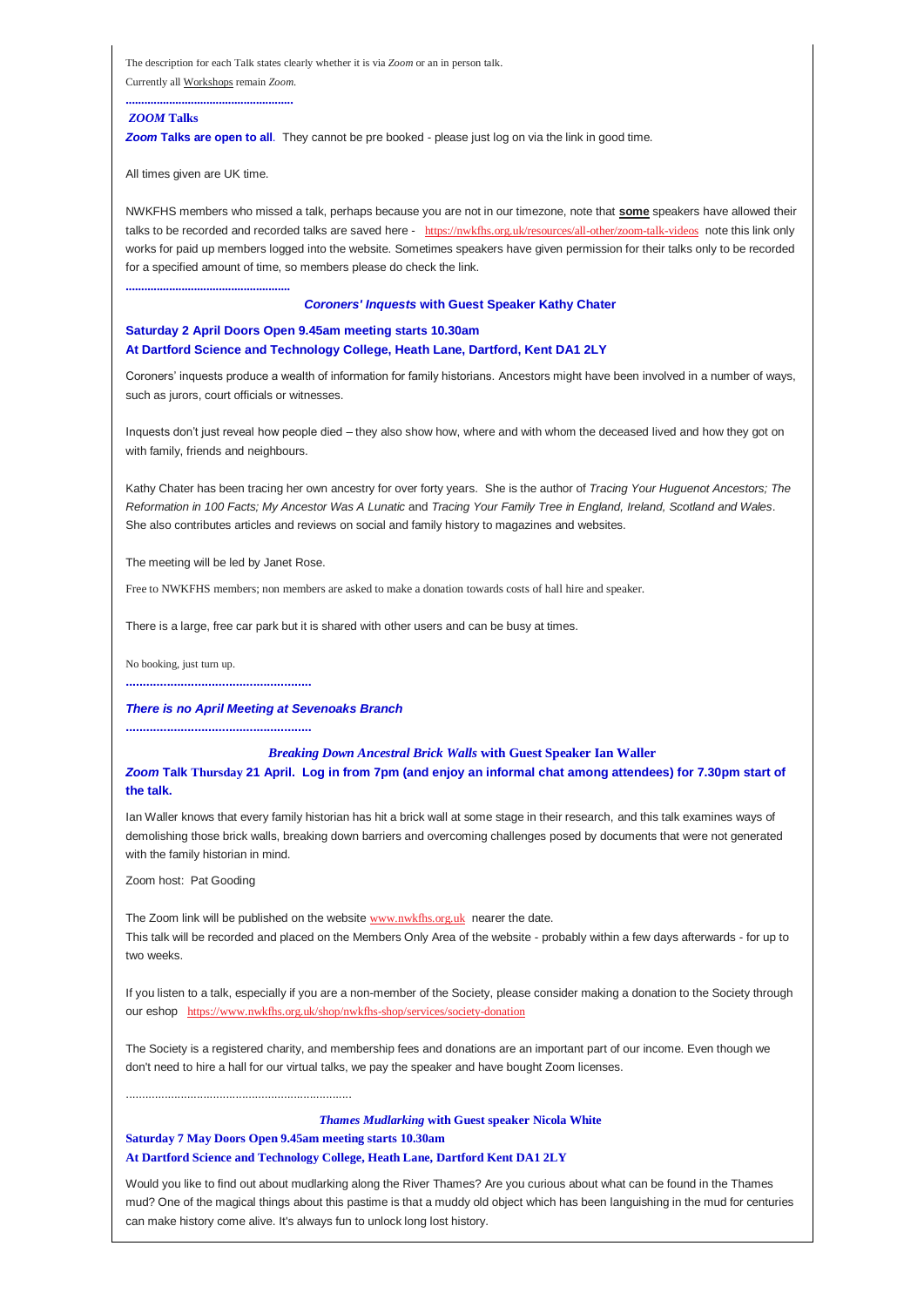Nicola White moved to London some years ago and started mudlarking on the Thames foreshore. She has found many pieces of discarded history, some of which she has made into art and many of which are pointers to the everyday lives of our ancestors.

The meeting will be led by Janet Rose.

...................................................................

Free to NWKFHS members; non members are asked to make a donation towards costs of hall hire and speaker.

There is a large, free car park but it is shared with other users and can be busy at times.

No booking, just turn up.

*He's Cast A Shoe* **with Guest Speaker Alan Williamson Thursday 12 May Doors Open 7.15pm meeting starts 8.00pm and will finish by 9.30pm At Otford Village Memorial Hall, High Street, Otford TN14 5PQ**

Free to NWKFHS members; non members are asked to make a donation towards costs of hall hire and speaker.

No booking, just turn up.

Free parking in the evenings at the adjacent large car park.

**.......................................................**

*A Prisoner of War - The case study of Private Mehmet Habi, Cyprus Regiment during WWII* **with Guest Speaker Philip Mills**

*Zoom* **Talk Saturday 14 May Log in from 10.am (and enjoy an informal chat between attendees) for 10.30am start of the talk.**

Philip Mills describes the methods used to uncover the history of Mehmet Habi - who served in the Cyprus Regiment 1940 to 1946 - with virtually no starting information beyond a basic service record.

Philip's research uncovered Mehmet's remarkable activities including action under fire, capture, five escapes, a love story and two near-death experiences whilst a POW.

Zoom host: Victor Nutt

The Zoom link will be published on the website [www.nwkfhs.org.uk](https://nwkfhs.us4.list-manage.com/track/click?u=cde10858510442d6e71f0f3a6&id=b138533e56&e=a709ee61ff) nearer the date. This talk will be recorded and placed on the Members Only Area of the website - probably within a few days afterwards.

If you listen to a talk, especially if you are a non-member of the Society, please consider making a donation to the Society through our eshop [https://www.nwkfhs.org.uk/shop/nwkfhs-shop/services/society-donation](https://nwkfhs.us4.list-manage.com/track/click?u=cde10858510442d6e71f0f3a6&id=928f571f0d&e=a709ee61ff)

The Society is a registered charity and membership fees and donations are an important part of our income. Even though we don't need to hire a hall for our virtual talks, we pay the speaker and have bought Zoom licenses.

#### *ZOOM* **Workshops, Special Interest and Discussion groups**

**Workshops (including Discussion Groups and Writing Groups)** have a maximum number to allow all participants to be involved, and are restricted to paid up North West Kent FHS members only. They generally last for about 2 hours.

Please note that booking is essential.

......................................................................

If any Society members missed a workshop which they would have liked to attend, or it filled up, see here for videos of some past workshops: [https://nwkfhs.org.uk/events/workshops/past-zoom-workshop-videos](https://nwkfhs.us4.list-manage.com/track/click?u=cde10858510442d6e71f0f3a6&id=121ecc613e&e=a709ee61ff)

Note the above link will only work for Society members logged into the website.

**6 April Discussion Group S***hould History be rewritten?* **and** *Members' Choice* **(members to suggest discussion topics) with Carolyn Barclay 10.00am to 11.45am**

Free but a donation via the web shop is appreciated. [https://www.nwkfhs.org.uk/shop/nwkfhs-shop/services/society-donation](https://nwkfhs.us4.list-manage.com/track/click?u=cde10858510442d6e71f0f3a6&id=a85154b5f1&e=a709ee61ff)

Capacity 15

Spaces are limited. Please reserve a place with [workshop.booking@nwkfhs.org.uk](mailto:workshop.booking@nwkfhs.org.uk?subject=6%20April%20Discussion%20group) including the event title and date together with your name and membership number.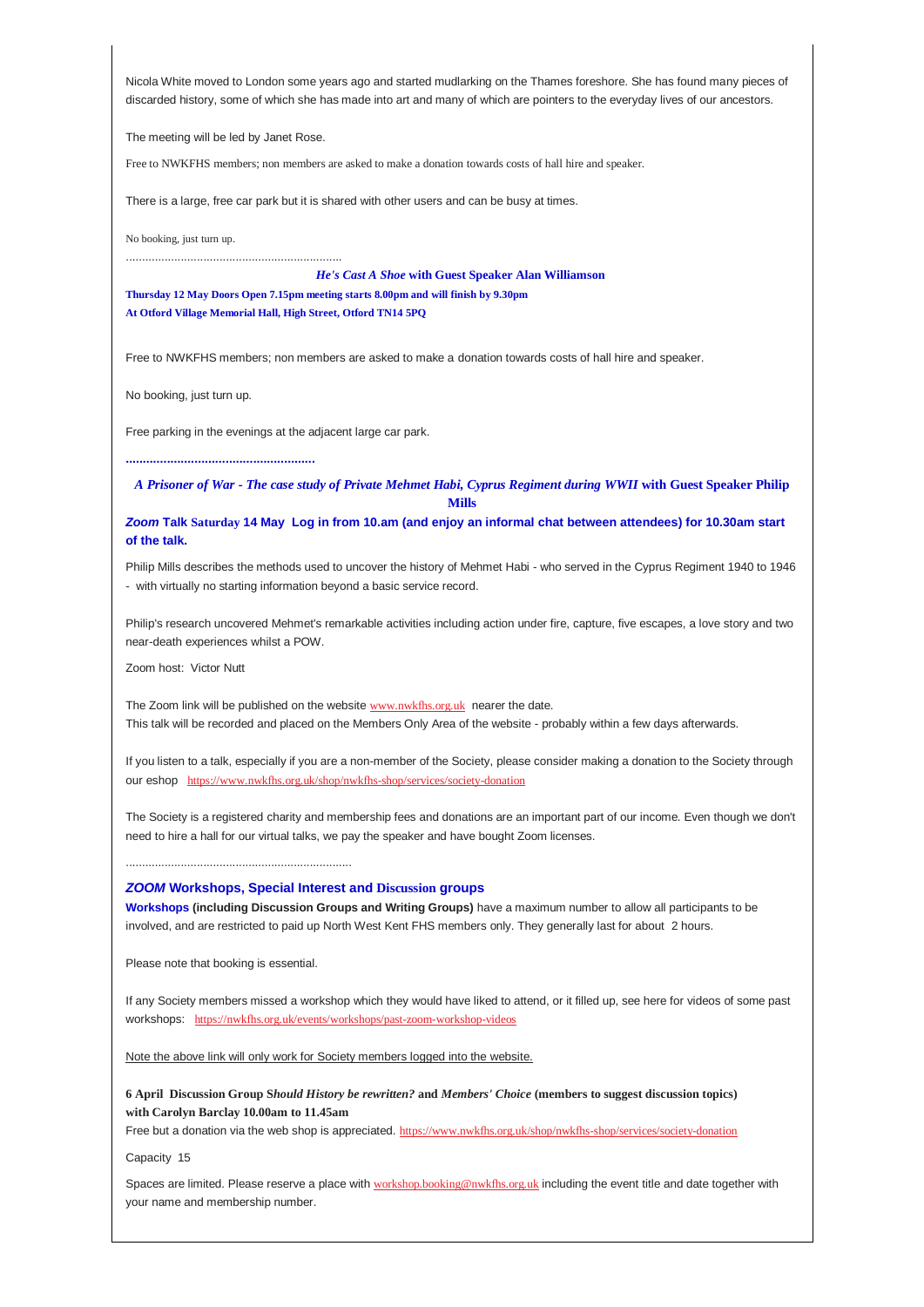#### **6 April Workshop** *Trade Sources* **with David Cufley 7.30pm to 9.30pm**

This workshop explores the sources available for family historians to research ancestors' occupations and industries.

Free but a donation via the web shop is appreciated. [https://www.nwkfhs.org.uk/shop/nwkfhs-shop/services/society-donation](https://nwkfhs.us4.list-manage.com/track/click?u=cde10858510442d6e71f0f3a6&id=742940c191&e=a709ee61ff)

Capacity 15

Spaces are limited. Please reserve a place with [workshop.booking@nwkfhs.org.uk](mailto:workshop.booking@nwkfhs.org.uk?subject=6%20April%20Trade%20Sources) including the event title and date together with your name and membership number.

#### **13 April Workshop** *Flickr for Family Historians* **with Walter Eves 10.30am to 12.30**

This workshop explores how Flickr, a popular photo-sharing and hosting service, can be useful for Family and Local Historians.

Since 2013 the Society has been posting various documents, deeds, postcards, wills etc which were in private personal collections - and thus in the main part unavailable for anyone else to see - on Flickr.

So far there are about 3,500 items from the 1800s (some with content dating back to the 1700s) through to WW1 and into the 1920s and 1930s covering Kent and the rest of the country - creating a searchable name-rich resource. [https://www.flickr.com/photos/nwkf/sets/](https://nwkfhs.us4.list-manage.com/track/click?u=cde10858510442d6e71f0f3a6&id=0fd4a4e48b&e=a709ee61ff)

Free but a donation via the web shop is appreciated. [https://www.nwkfhs.org.uk/shop/nwkfhs-shop/services/society-donation](https://nwkfhs.us4.list-manage.com/track/click?u=cde10858510442d6e71f0f3a6&id=aac5084e15&e=a709ee61ff)

#### Capacity 15

Spaces are limited. Please reserve a place with [workshop.booking@nwkfhs.org.uk](mailto:workshop.booking@nwkfhs.org.uk?subject=13%20April%20Flickr) including the event title and date together with your name and membership number.

#### **20 April** *Scottish Interest Group* **with Pam Goddard/Carolyn Barclay 2.30pm to 4.30pm**

This workshop explores the role of the Kirk Sessions as the Parish Courts, their function, and how accessing the records can give an insight into our ancestors' lives.

Free but a donation via the web shop is appreciated. [https://www.nwkfhs.org.uk/shop/nwkfhs-shop/services/society-donation](https://nwkfhs.us4.list-manage.com/track/click?u=cde10858510442d6e71f0f3a6&id=beef547ac4&e=a709ee61ff)

Capacity 15

Spaces are limited. Please reserve a place with [workshop.booking@nwkfhs.org.uk](mailto:workshop.booking@nwkfhs.org.uk?subject=20%20April%20Scottish%20Interest%20group) including the event title and date together with your name and membership number.

#### **27 April** *DNA Discussion Group* **with Laura Lincoln 10.30am to 12.30pm**

Free but a donation via the web shop is appreciated. **[https://www.nwkfhs.org.uk/shop/nwkfhs-shop/services/society-donation](https://nwkfhs.us4.list-manage.com/track/click?u=cde10858510442d6e71f0f3a6&id=e5d18b1317&e=a709ee61ff)**

Capacity 15

Spaces are limited. Please reserve a place with [workshop.booking@nwkfhs.org.uk](mailto:workshop.booking@nwkfhs.org.uk?subject=27%20April%20DNA%20Discussion) including the event title and date together with your name and membership number.

#### **4 May Workshop** *Fluctuating Population Numbers* **with David Cufley 2.30pm – 4.30**

A workshop discussing the life span of ancestors at different historical times.

Free but a donation via the web shop is appreciated. [https://www.nwkfhs.org.uk/shop/nwkfhs-shop/services/society-donation](https://nwkfhs.us4.list-manage.com/track/click?u=cde10858510442d6e71f0f3a6&id=e8329be78a&e=a709ee61ff)

Capacity 15

Registration/Booking Spaces are limited. Please reserve a place with [workshop.booking@nwkfhs.org.uk](mailto:workshop.booking@nwkfhs.org.uk?subject=Fluctuating%20Population%20Numbers%204%20May) including the event, title and date together with your name and membership number.

#### **11 May** *Discussion Group* **with Carolyn Barclay 10.00am – 11.45am**

How can we tell if our ancestors' lives were typical?

Free but a donation via the web shop is appreciated. [https://www.nwkfhs.org.uk/shop/nwkfhs-shop/services/society-donation](https://nwkfhs.us4.list-manage.com/track/click?u=cde10858510442d6e71f0f3a6&id=436a65e18d&e=a709ee61ff)

Capacity 12

Registration/Booking Spaces are limited. Please reserve a place with [workshop.booking@nwkfhs.org.uk](mailto:workshop.booking@nwkfhs.org.uk?subject=Zoom%20Discussion%20Group%2011%20May) including the event, title and date together with your name and membership number.

#### **18 May** *Writing Group* **with Pauline Heathcote 10.30am – 12.30pm**

(A decision will be made nearer the date whether this will be Zoom or in the Society Library at 80 Summerhouse Drive, Joydens Wood, Kent DA5 2EE Participants will be informed nearer the date.)

Free but a donation via the web shop [https://www.nwkfhs.org.uk/shop/nwkfhs-shop/services/society-donation](https://nwkfhs.us4.list-manage.com/track/click?u=cde10858510442d6e71f0f3a6&id=dbfac168cd&e=a709ee61ff) or in person if at the library is appreciated.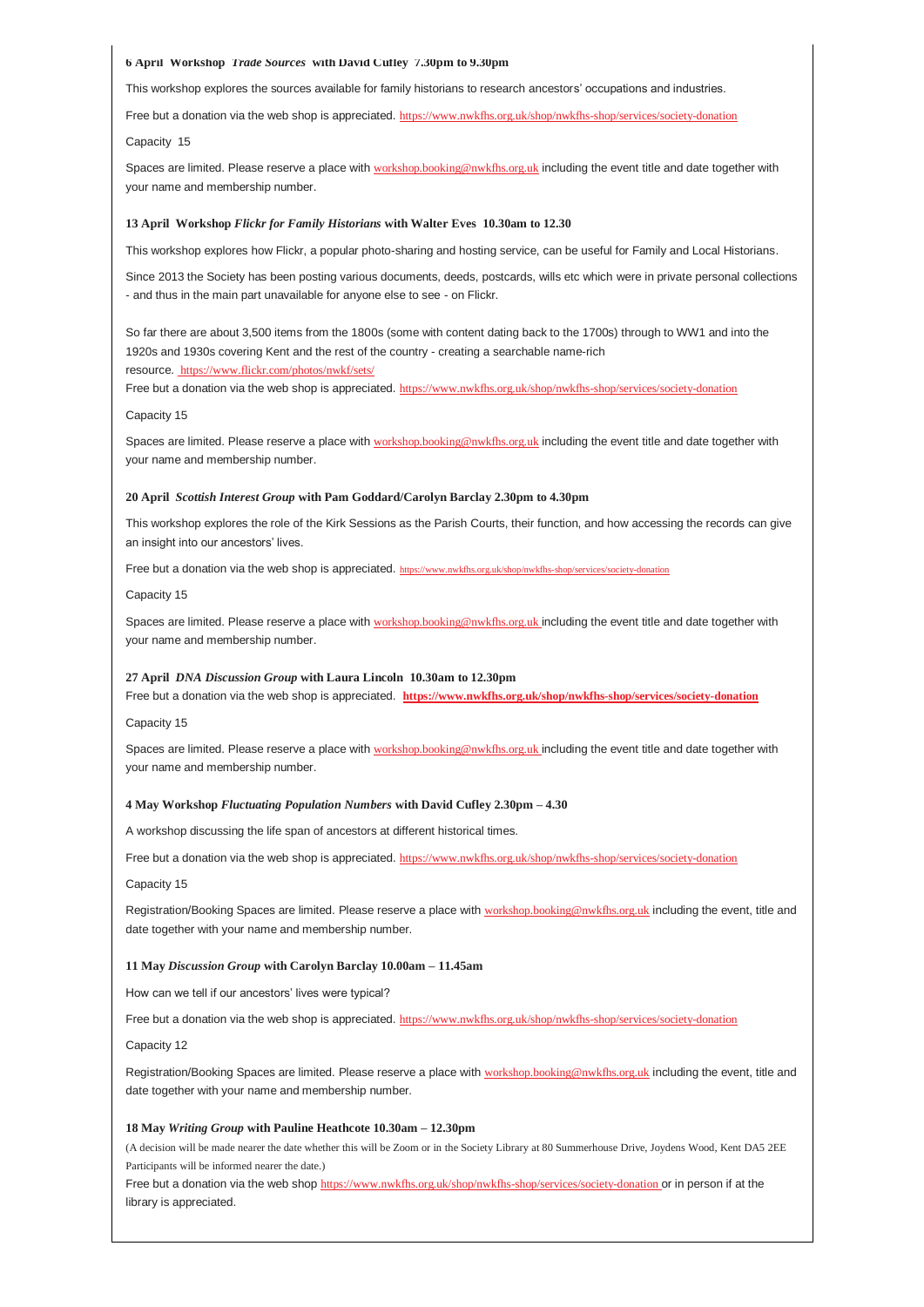Registration/Booking Spaces are limited. Please reserve a place with [workshop.booking@nwkfhs.org.uk](mailto:workshop.booking@nwkfhs.org.uk?subject=18%20May%20Writing%20Group) including the event, title and date together with your name and membership number.

#### **25 May** *DNA Discussion Group* **with Laura Lincoln 10.30am – 12.30pm**

Discussions on various DNA topics.

Free but a donation via the web shop is appreciated. [https://www.nwkfhs.org.uk/shop/nwkfhs-shop/services/society-donation](https://nwkfhs.us4.list-manage.com/track/click?u=cde10858510442d6e71f0f3a6&id=3f166785c8&e=a709ee61ff)

Capacity 12

Registration/Booking Spaces are limited. Please reserve a place with [workshop.booking@nwkfhs.org.uk](mailto:workshop.booking@nwkfhs.org.uk?subject=25%20May%20Zoom%20DNA%20Discussion%20Group) including the event, title and date together with your name and membership number.

**----------------------------------**

**Many, many thanks to workshop coordinator Carolyn Sekulowicz-Barclay for arranging our exciting programme of workshops, and to the workshop leaders who all give their time freely.**

**Society members please book by emailing Carolyn for the link / code to enable you to attend any of the above Workshops and Discussion Groups.** [workshop.booking@nwkfhs.org.uk](mailto:workshop.booking@nwkfhs.org.uk?subject=NWKFHS%20Workshops)

**Carolyn would like to hear from you if you have topic requests for workshops or want to suggest different dates or times.**

**Workshops to the end of June are on page 8 of the March Journal.**

**-------------------------------------**

**See** [https://nwkfhs.org.uk/events/overview/all-upcoming-meetings](https://nwkfhs.us4.list-manage.com/track/click?u=cde10858510442d6e71f0f3a6&id=b3ff9c6c11&e=a709ee61ff) **f**or topics and dates / times of Workshops and Talks further ahead. **-------------------------------------**

## **All day history event in Otford Village Hall: Saturday 16 April 10am to 4pm**

North West Kent FHS has been asked to participate in the following indoor event by having a stall and possibly there will be time for one of our volunteers to give a talk:-

The Historiographers Heritage and the Otford Archbishop's Palace Community Trust are running an all-day event in the Players' Hall at Otford Village Memorial Hall, 28A High Street, Otford Kent TN14 5PQ on Easter Saturday.

There will be displays by local history groups (including North West Kent FHS) and a series of talks through the day including: • Hever Castle and Anne Boleyn

• The Archbishop's Palace in Otford.

• The work of local history and heritage groups

Admission is free but donations to the Palace Trust will be greatly appreciated. This will support the essential repair work on the Tower that is taking place this spring and summer.

There is a large car park adjacent to the Hall (parking fees apply).

Further details from Tom Hudson: [thehud1989@hotmail.com](mailto:thehud1989@hotmail.com?subject=Otford%20History%20Event%20on%20Saturday%2016%20April) tel: 07711260989

#### **New Promotional Leaflet**

**-------------------------------------**

The Society has recently created a new promotional leaflet, below, on recyclable paper.

It is double-sided 'DL' size. DL means each leaflet is one third of landscape A4. This is a standard size which will fit most display stands and can also be used as a bookmark (so we can pop one inside any books we sell).

We deliberately didn't include specific events as we don't want the leaflet to become dated before supplies have been used up. We have bought 2,000 at a net cost to the Society of just under £34.

**If you know of locations where any leaflets could be displayed - perhaps in a public library or archive near you - and you could place them there, please contact Mike Weeks on [publicity@nwkfhs.org.uk](mailto:publicity@nwkfhs.org.uk?subject=Promotional%20Leaflets) for a supply.**

**Please also contact Mike if you have any ideas for publicising the Society and / or would consider joining the Publicity Team in order to contribute to publicity and marketing ideas.**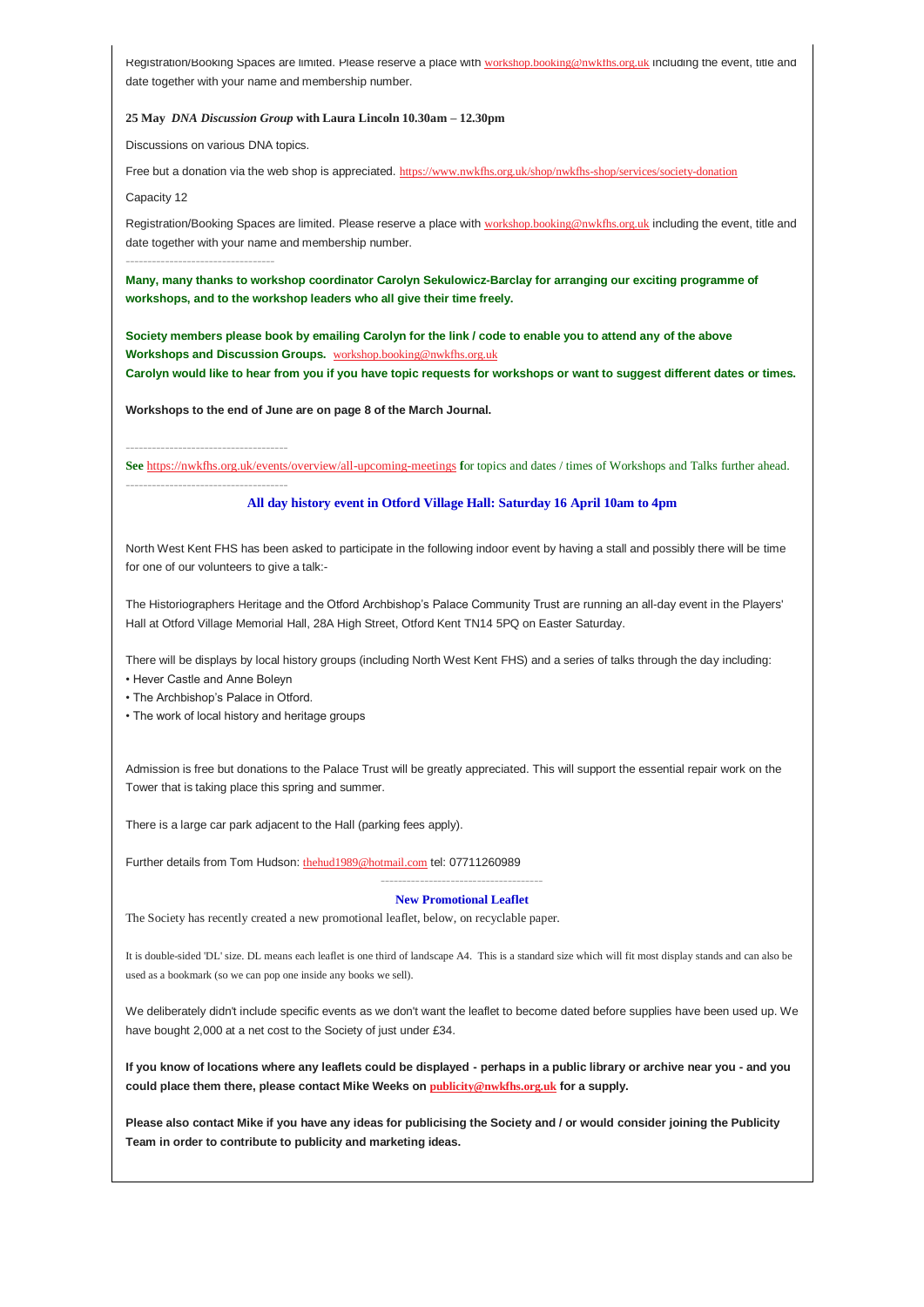# **North West Kent Family History Society**



Are you interested in your family's history?

Do you have any precious old photographs of your family - and wish you knew more about them? Do you know your great grandparents' names?

Would you like to start researching your ancestors - and spend time with people who enjoy doing the same?

Our area includes South East London and North West Kent plus adjacent Sussex parishes.

But you don't have to have ancestors in our area to benefit from membership.

We run workshop training sessions for members and put on talks by Zoom and in person - in person talks are at venues in Dartford and Sevenoaks.

www.nwkfhs.org.uk

We also have discussion groups and house groups for chatting about family history matters including DNA, and we enjoy helping each other.

Members receive a quarterly Journal full of interesting articles and have access to our library in Joyden's Wood, near Bexley, Kent.

If you are wondering how DNA testing can help you research your ancestors and connect with living relatives, we have videos explaining this in the Members' Area of our website.

Facebook Group: Search for us or type https://www.facebook.com/groups/7672367 86758351

It's just £10 (£12 for joint members) for membership expiring on 31 December (if joining after 1 October your membership will last til 31 December the following year).

We circulate a free fortnightly enews about Society events and genealogy topics. To receive it email enews@nwkfhs.org.uk

Any questions not answered by this leaflet or the website?

Contact enquiries@nwkfhs.org.uk

Our QR code



NWKFHS Promo Leaflet ref 18 March 2022

#### **Family Tree Identifies Nearly 27 Million Ancestors**

[Researchers create massive genealogical network dating back 100,000 years](https://nwkfhs.us4.list-manage.com/track/click?u=cde10858510442d6e71f0f3a6&id=9f0800c513&e=a709ee61ff) Click on the link above to read more.

"*This study is laying the groundwork for the next generation of DNA sequencing,*" says Yan Wong, one of the study's principal authors and an evolutionary geneticist. "*As the quality of genome sequences from modern and ancient DNA samples improves ..... we will eventually be able to generate a single, unified map that explains the descent of all the human genetic variation we see today."*

The research study helps show the scope of human genetic diversity and establishes how people around the world are related to each other. Researchers have confirmed that the human species started in Africa before migrating to other parts of the globe.

"*The very earliest ancestors we identify trace back in time to a geographic location that is in modern Sudan*," said Anthony Wilder Wohns "*These ancestors lived up to and over 1 million years ago — which is much older than current estimates for the age of Homo sapiens — 250,000 to 300,000 years ago. So bits of our genome have been inherited from individuals who we wouldn't recognize as modern human*s."

**....................................................**

**....................................................**

*I (Stella Eames) welcome photos of people or places (specially historical or family history) in the North West Kent area with a story about them as I like to start each newsletter with a photo and story. Please email me at [enews@nwkfhs.org.uk.](mailto:enews@nwkfhs.org.uk) with your contributions. Any photos must be your own copyright.*

**...............................................................**

Click on our other links [https://www.nwkfhs.org.uk/blog](https://nwkfhs.us4.list-manage.com/track/click?u=cde10858510442d6e71f0f3a6&id=01f6c6a572&e=a709ee61ff) [Facebook](https://nwkfhs.us4.list-manage.com/track/click?u=cde10858510442d6e71f0f3a6&id=c6bdc80828&e=a709ee61ff) [Flickr](https://nwkfhs.us4.list-manage.com/track/click?u=cde10858510442d6e71f0f3a6&id=8f63f207ab&e=a709ee61ff)

**---------------------------------------**